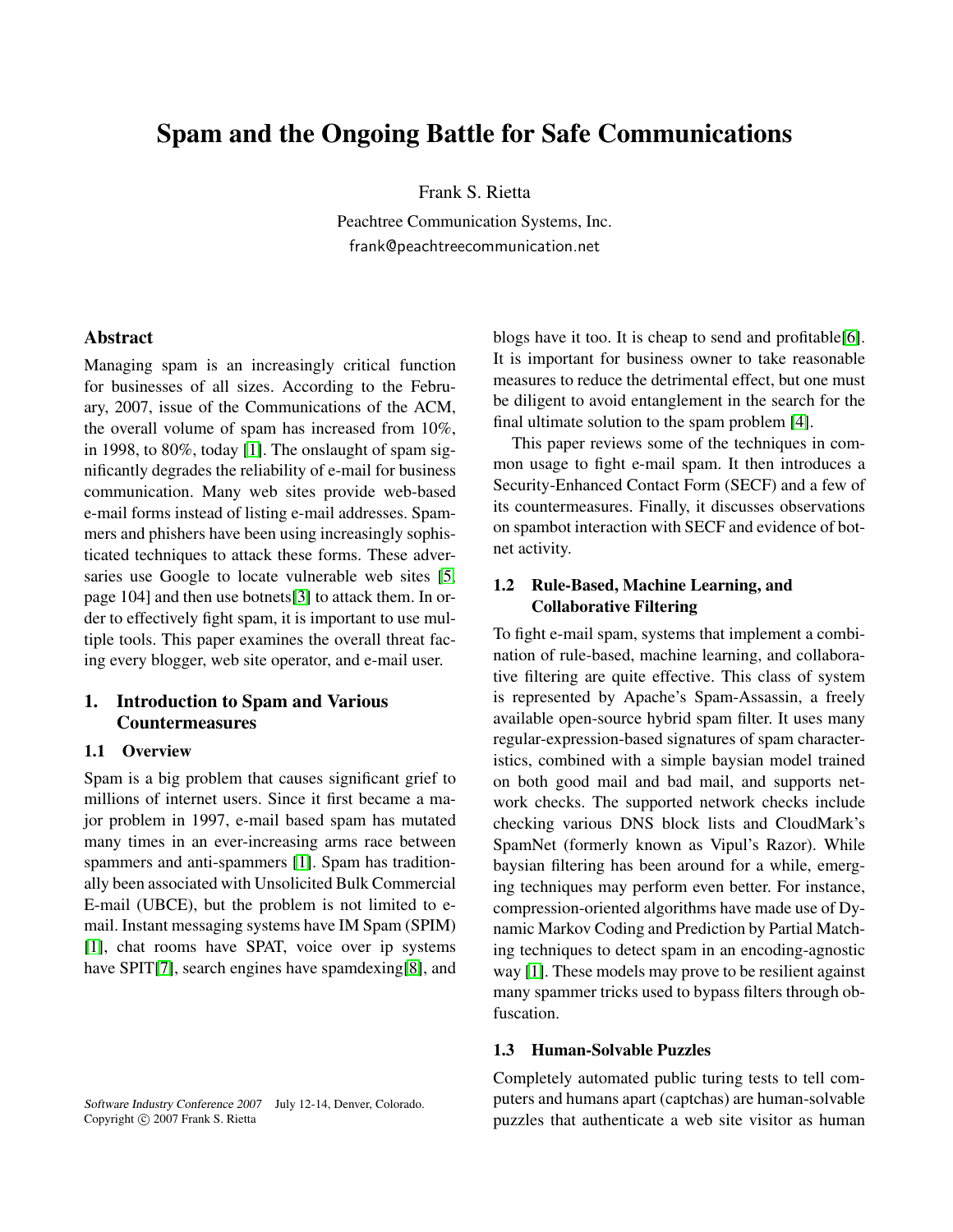rather than machine [\[2,](#page-3-7) [1\]](#page-3-0). The most familiar form is a difficult to read image that must be transcribed at nearly all major web sites. Captchas are typically classified as gimpy, bongo, pix, sound, baffle text, or pessimal print [\[2\]](#page-3-7). Good captchas have published source code available for peer-review, like good cryptography, and are currently effective against most automated attacks. They are also very unfriendly to human users who may have difficulty reading the puzzles.

## 2. A Security-Enhanced Contact Form (SECF)

Around 2002, I removed all text e-mail addresses from my web site to prevent spam. For customers to contact me via e-mail, I implemented a simple PHP web form that took the input, formatted it, and e-mailed it the my contact address. The contact e-mail address was only listed in the source code to prevent spam harvesters from picking it up. As an additional benefit to my customers, I had the script generate a text message (SMS) to my mobile phone if a phone number was left. This allowed me to easily provide a call back within a few minutes even when I was away from my home office or computer.

The simple form stopped all spam for a few years and then the attacks began. With each new attack, I improved the security of the script. Below is a summary of broad changes made to keep up with the increasingly complex spambot behavior:

- 2002: Validate, via RegEx, that a single well-formed e-mail address is provided.
- 2005: Strip fields, other than the body, of any content following the first line.
- 2006: Reduce SMS problems by normalizing phone numbers and throwing out invalid ones.
- 2007: Tar-pit bogus submissions to slow down the spammer networks.

The current iteration of the SECF implements several features to defend against automated spammers. Figure [1](#page-1-0) shows how submission data flows through the form handler. The core design requirement has been to avoid introducing any burden on a human visitor while making it very difficult for spambots. For this reason, the system does not implement a captcha, but instead relies on randomized field names and trap fields. Because a contact form contains several fields, strict input <span id="page-1-0"></span>Figure 1. The data flow through SECF.php, a spamhostile HTML contact form that uses strict input validation, randomized field names, and trap fields.



validation greatly reduces the attack surface. See figure [2](#page-2-0) for some of the PHP functions used to validate input, strip spurious input, and tar-pit the spambots.

## 2.1 Security Features

No single security feature is sufficient to consistently identify spam submissions without throwing out too many valid submissions. Therefore, SECF implements several smaller metrics and throws out a message only if certain exceptions are triggered. When the message is thrown out it is logged and the request connection is sent to the tar pit function.

## 2.1.1 Strict Validation for all Input

The programmer must remember to A.R.M. the program against attack. That is, when writing applications, validate all input strings. There are three, and only three, options when given a piece of data:

- Accept it!
- Reject it!
- Modify it!

It might seem obvious that all input must be validated. Too often, webmasters and programmers are fo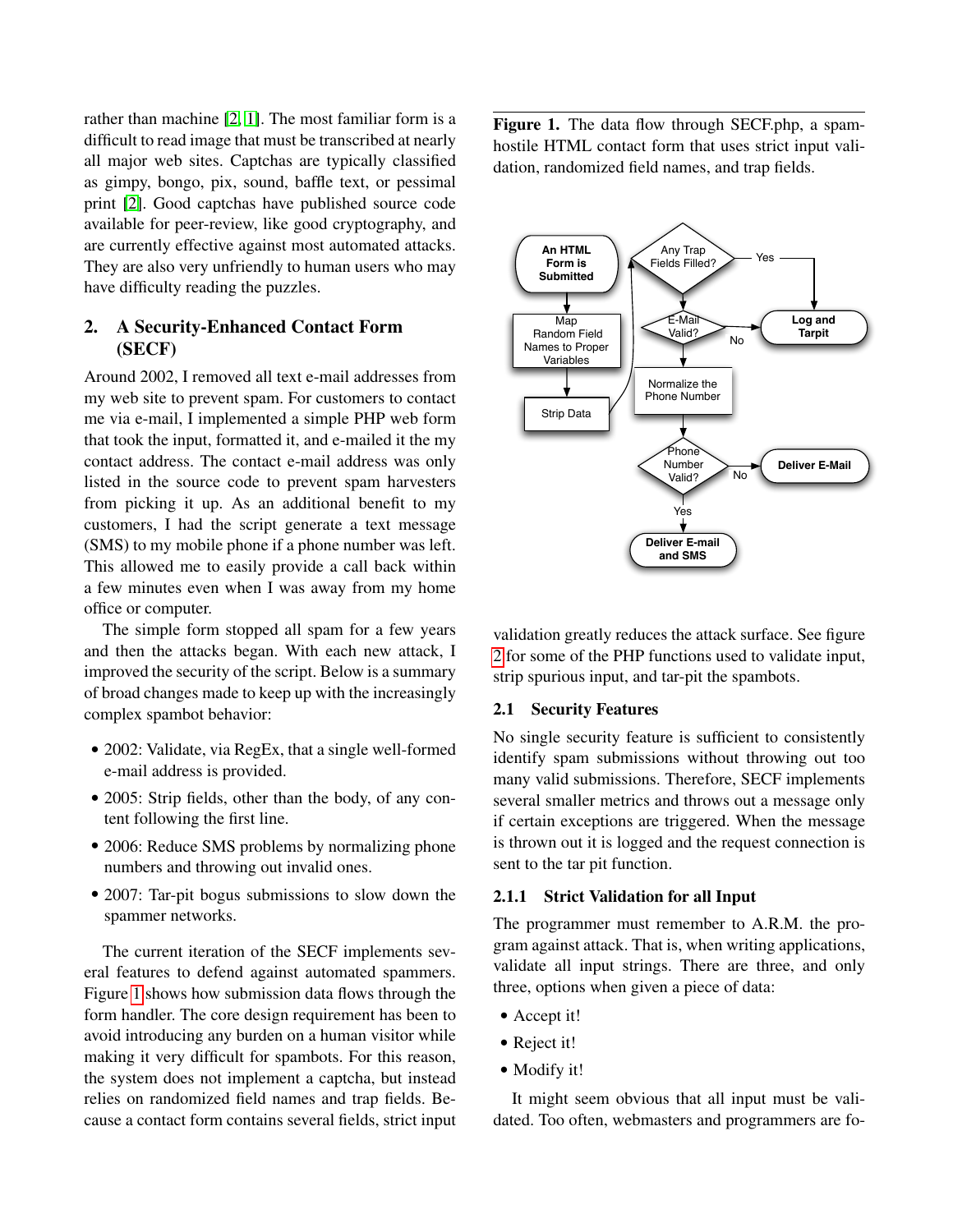<span id="page-2-0"></span>Figure 2. Strictly validating all user-supplied input is important. These PHP functions cut out the junk.

```
function isEmailValid($email) {
   return eregi(
      " \hat{[a-z0-9\ldots -]} + \mathbb{Q} + [a-z0-9\ldots -]"
         + "+\.+[a-z]{2,3}$",
  $email
   );
} // end isEmailValid
function oneLine($data) {
   $lines = explode("\n", $data);
   return $lines[0];
} // end oneLine
function delaySpammer () {
   // Delay between 5 and 35 seconds
   sleep(rand(5, 35));
   // Send the spambot to its localhost!
   header("Location: http://127.0.0.1/");
   exit(1):} // end delaySpammer
```
cused on getting a working application under time pressure and may not implement the best security practices. SECF validates its input. If a field contains unexpected content and error is thrown and no message is delivered. See [2](#page-2-0) for the code used to ensure that a single, correctly-formed e-mail address is provided.

## 2.1.2 Submission Delay

A UNIX time-stamp is generated, and stored in a hidden field, when the HTML form is initially fetched. When the submission arrives, the number of seconds between the fetch time and submission time is computed. Some spam messages had a delay of only 1 or 2 seconds, but others were delayed for 30 seconds or more. The submission delay is not a reasonable filter by itself, but helps serve as an additional data point. A duplicate fetch time indicates out-of-band distributed of cached copies. Submission delays of up to 11.2 days have been also been logged. Table [3.2](#page-3-8) shows how a cached copy is shared among multiple IP addresses, indicating a botnet-based spam network.

## 2.1.3 Randomized Field Names and Trap Fields

My historical data shows that spambots spoof the user agent field of the popular Internet Explorer, FireFox, and Opera web browsers. The bot typically downloads the HTML and fills out the form fields using a simple fuzzy matching algorithm. It puts a name in a field that is called something like "Name", an e-mail in a field similar to "Email", a number in a field that is similar to "Phone", etc. It will typically place the body of its message in any field that it does not recognize.

SECF uses randomized field names in place of normal ones. For example, the "Name" field may really be "oonJif24x1", the "Email" field really "osdn323xs", etc. The handler script maps these random fields to the proper variables and validation continues as always. The fields were manually, statically randomized in the current iteration and that has been sufficient to prevent most spam engines because the data supplied to the email field does not pass data validation.

Going one step further, SECF deploys hidden trap fields. The current generation of spambots do not all distinguish between hidden and visible fields and will place content in the trap fields entitled "Name", "Email", "Subject", and "Message". Any submission with content in any trap field is immediately logged and tar-pitted. See figure [1](#page-1-0) for a summary of the submission handler process.

# 2.1.4 Log and Tar-pit

Starting at the end of March, 2007, SECF logs all rejected messages in a database and tar-pits the spammer's socket connection for a random period of time. Recall that a message is rejected outright only when any of the trap fields contains data. This is a protection against triggering a tar-pit against a visitor who might have simply entered a bad e-mail address. The resulting data is the basis for the discussion on spambot behavior.

# 3. Observed SpamBot Behavior

# 3.1 Before Trap Fields

Throughout the second half of 2006 spams were hitting the contact form multiple times per day from various IP addresses with highly similar content. The user-agents were consistently spoofed as Internet Explorer, Firefox, and Opera. The submission delays ranged from 1 second to 32 seconds. Randomized field names were implemented in SECF in early January 2007, completely stopping the spamming that had been getting through. No spam was delivered through the form and there was no known case of a human visitor being rejected.